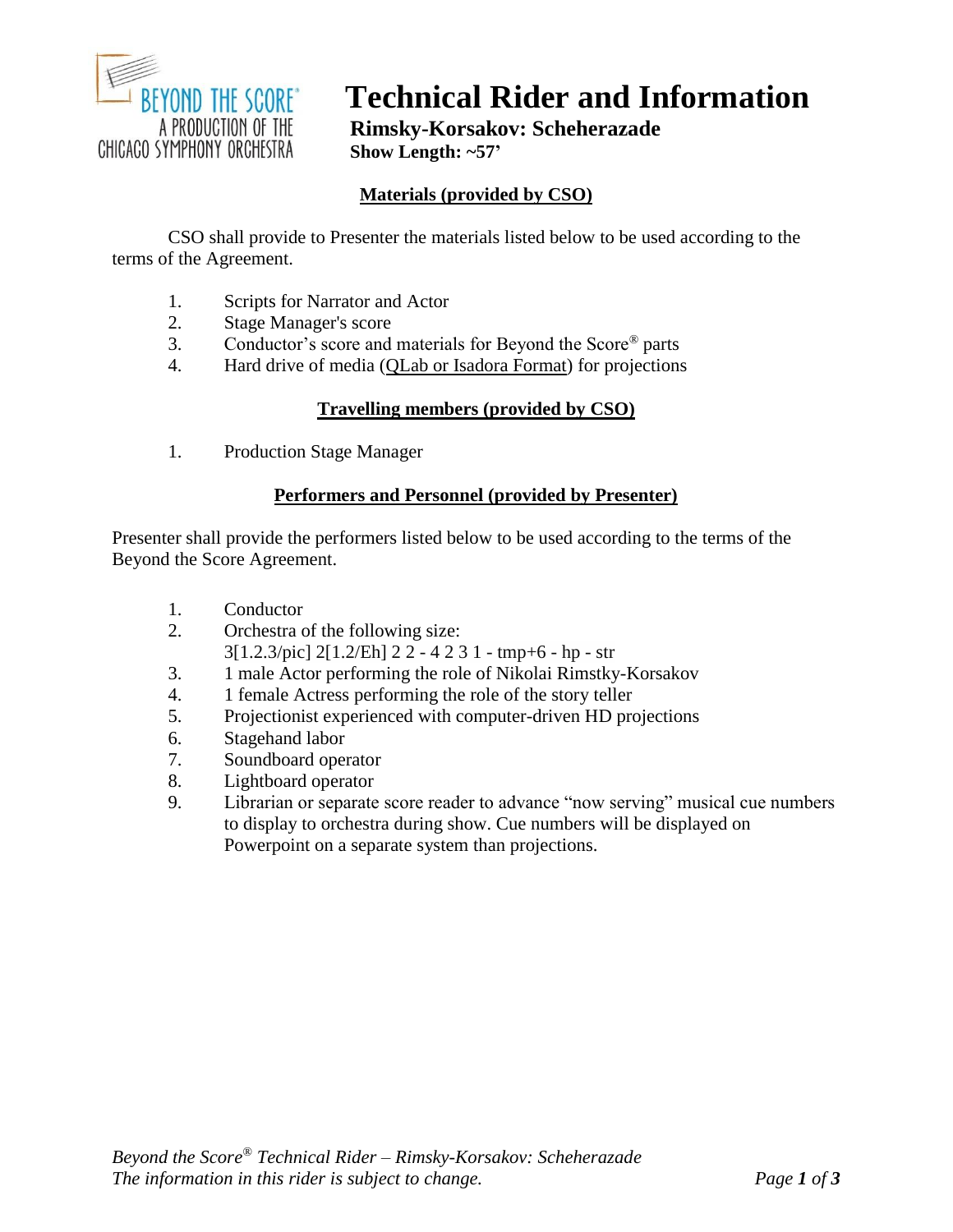# **Technical Information**

## **CSO agrees to furnish the following at CSO's expense:**

-- Hard-drive and access to online storage with show multimedia in QLAB format.

-- Scripts for actors

-- Cuing score for Production Stage Manager

## **Presenter agrees to furnish the following at Presenter's expense:**

#### *SOUND* (Subject to advance)

-- Sound equipment to amplify spoken word clearly and consistently throughout concert hall; 2 wireless headset microphones (DPA 4065 or equivalent); sound to be mixed from in-house position. Back-up microphones for actors are recommended.

-- CD player or audio playback laptop (recommended) and operator are needed for all nonorchestral rehearsals to play orchestral excerpts. Excerpts will be provided as CD and as MP3/playlist, and should be played through the primary sound system.

-- Clearcom system for communication between Production Stage Manager, soundman, lightboard operator and projectionist, and musical excerpt player for non-orchestral rehearsals.

#### *LIGHTING* (Subject to advance)

- -- Specials focused as follows:
	- narrator and actor (downstage left)
	- conductor/keyboards and soprano at fortepiano (center stage)
	- soprano/mimes/solo violinist (downstage right)

-- Stand lights for orchestra members and conductor powered from light board and dimmable; recommend use of hoods or other masking device for orchestra stand lights to minimize spill onto screen. Stand lights to be removed at intermission (2nd half of concert in regular concert lighting).

## *PROJECTION/SCREEN for Primary projections* (Subject to advance)

-- Minimum 16' x 28' screen to accommodate 16:9 aspect ratio images centered above orchestra as needed for optimal sightlines (retractable screen is optimal).

--Appropriate location from which to project with appropriate power requirements for projection equipment.

-- -- Projector should feature a minimum resolution of 1920 X 1200 and a minimum brightness of 14,000 lumens. Appropriate lenses based on throw distance and hall.

-- A main projection computer consisting of a **MacPro [\*\*This is a desktop tower computer and NOT a MacBook Pro Laptop]\*\*\*** or similar model running MacOS 10.11 or later. The computer must have a Retina display and at least a quad-core processor, a Solid State Hard Drive, a minimum of 8GB of RAM, and a minimum of 2GB of video RAM. This computer should have its own wired dedicated monitor, keyboard, and mouse (or pointing device).

— This show has embedded audio. As such, the projection computer must have the ability to output audio. A stereo audio connection to the

venue's sound system is necessary. This can be via the built-in audio output (3.5mm), or using a digital audio interface.

-- Backup computer recommended. Backup computer should mirror the projection computer, but a MacBook Pro with Retina display (2014 or later) can be used as a backup as needed. Note that

*Beyond the Score® Technical Rider – Rimsky-Korsakov: Scheherazade The information in this rider is subject to change. Page 2 of 3*